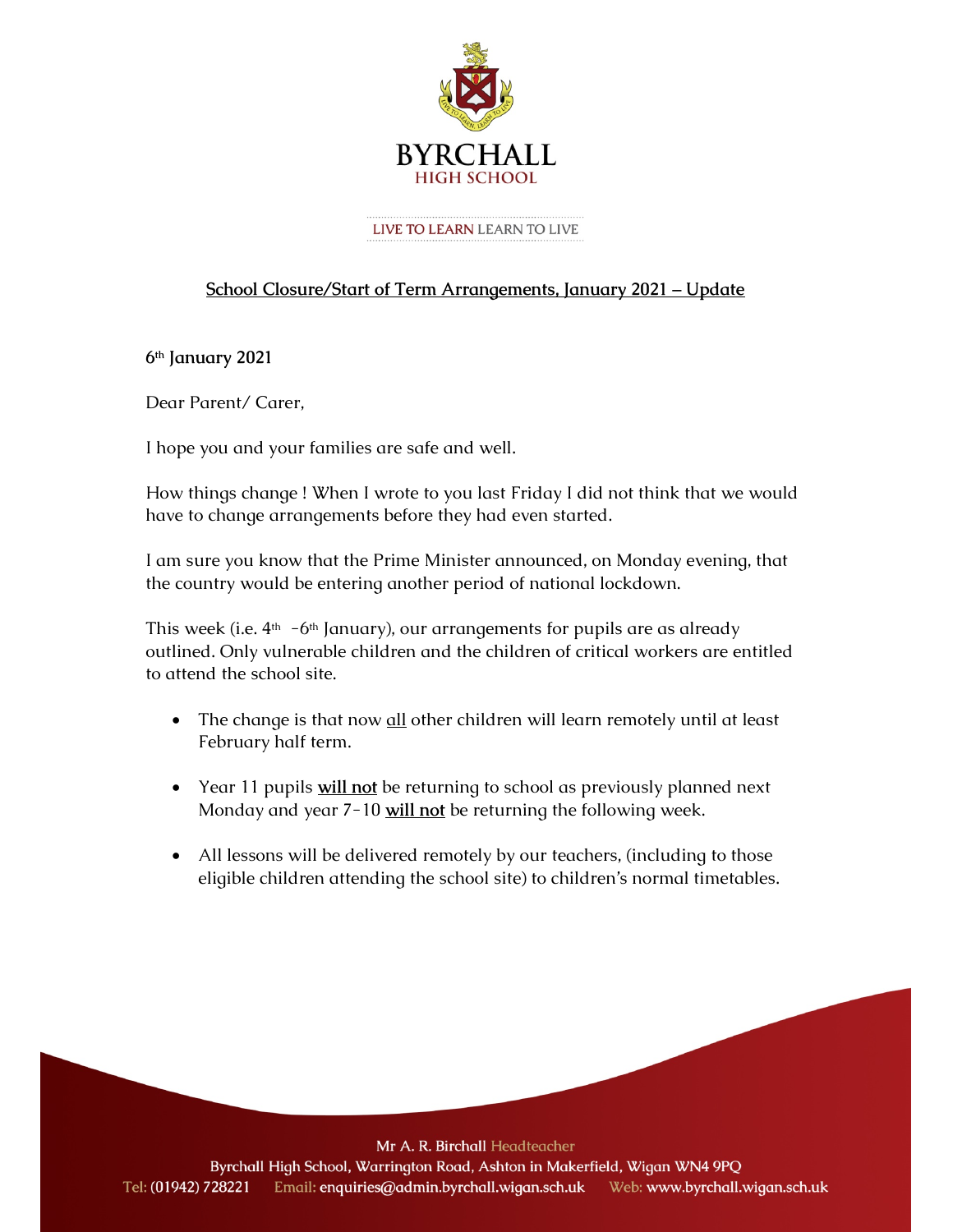## Remote Attendance at School

It is important that children continue to access their education and attend virtual lessons. Therefore, we are putting in place monitoring procedures to ensure their engagement. Please note:

- A lesson register will be taken by all teachers for all lessons throughout the week which will be monitored by the attendance team and tutors.
- If your child is ill or unable to attend lessons, please contact the school in the normal manner. It is especially important to do this if the cause is Covid related.
- Lessons will take place via Microsoft Teams.
- Children should receive invitations to live lessons according to their timetables. The exceptions are PE and morning Form Time.
- Formal morning Form Time registers will take place on **Monday** and Wednesday at 8.30am. Lesson registers will monitor attendance on all days. Form tutors and pastoral staff will contact children/parents as and when necessary, over welfare and academic issues.

# Scheduled External Examinations Cancellation

We have taken the view that our children would, most likely, be disadvantaged by taking the formal examinations due next week and have, therefore, withdrawn them from this series of examinations. They will be entered for later sittings.

#### Laptops and Data

You may be aware of laptop and data allocations previously made to the school. Most of these were not received until Monday of this week and they are limited in number.

These need to be allocated strictly according to need.

We have surveyed all children previously and have a priority-ordered list for the allocation of devices. If you believe your circumstances have changed please contact the main office and we will discuss your circumstances and eligibility with you.

A new development is the availability of additional data required to access lessons from certain mobile network providers; Three, Smarty, Virgin Mobile, EE, Tesco and Sky.